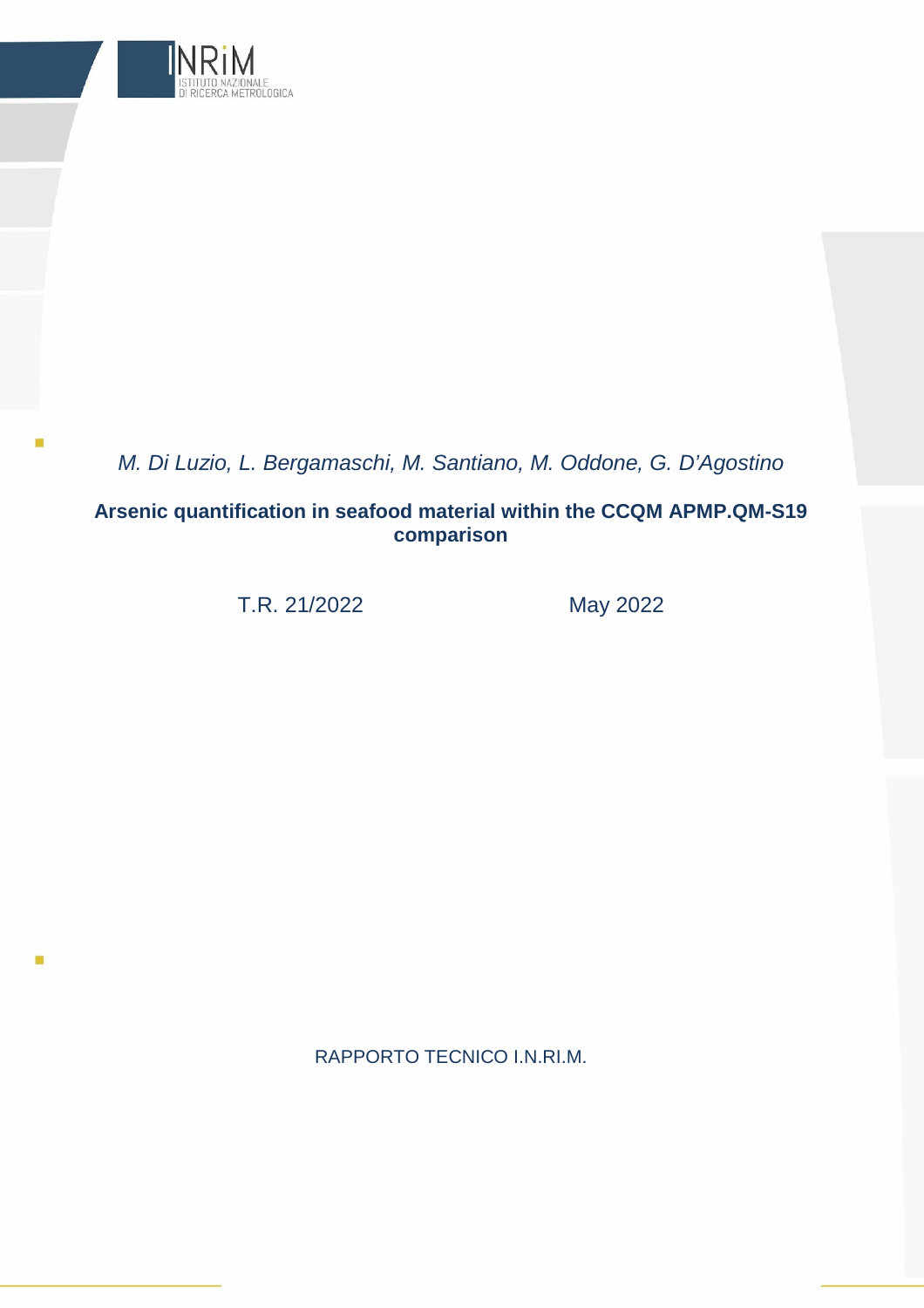## **1. Abstract**

The aim of this analysis is the quantification of As mass fraction in an organic matrix, performed by Instrumental Neutron Activation Analysis (INAA) carried out with relative standardization. The sample to investigate consists of dried shrimp material and is provided by the Government Laboratory, Hong Kong, (GLHK) in the framework of the CCQM APMP.QM-S19 supplementary comparison. This document describes the detailed procedure adopted in the analysis together with the obtained results and a final discussion concerning the total uncertainty budget (i. e. the budget including information from all the replicates measured in the analysis).

## **2. Experimental**

The experimental procedure adopted in the analysis consisted in the application of a relative-standardization INAA performed on 9 aliquots of the material taken from a 30 g bottle. All available information was used to evaluate the As mass fraction in the investigated material.

## **2.1 Samples preparation**

The 30 g mass powder contained in the bottle provided for the comparison (Figure 1, left) was carefully mixed by flipping over several times and aliquots of dried shrimp material were taken and pressed to get cylindrical tablets with 10 mm diameter (Figure 1, right) after application of a 15 bar pressure by a manual hydraulic press (Figure 1, center).



Figure 1: The comparison material (left), the manual hydraulic press used to prepare samples (center) and a pressed cylindrical tablet sample (right).

After brief inspection for visible cracks, each tablet was placed in a cleaned 3 mL PE irradiation vial, cut to about 10 mm height, and weighted on a calibrated analytical balance Mettler AX105 (Figure 2, left). Before taking measurements, the balance was checked using a SI traceable weight set Cibe (Figure 2, right).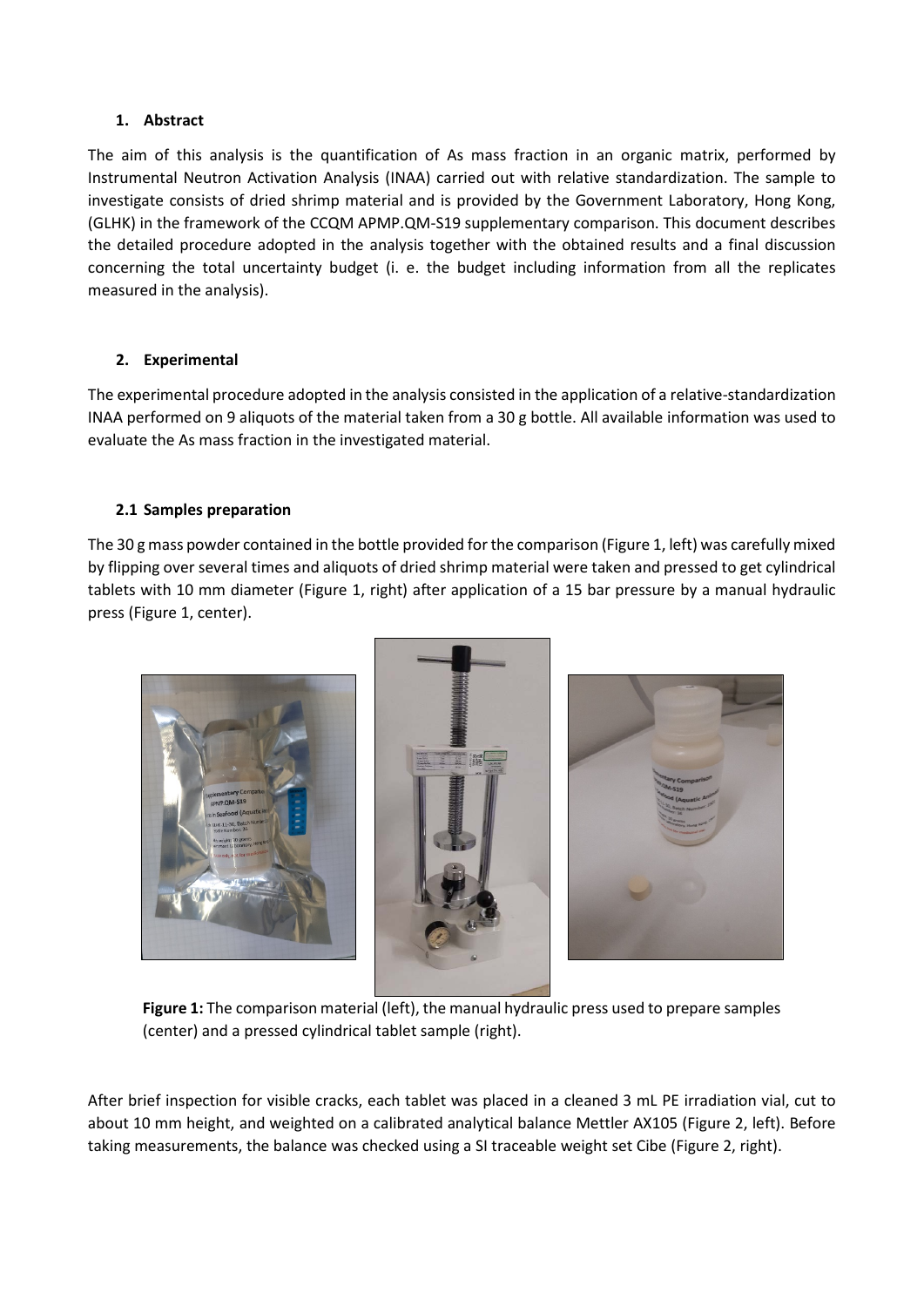

**Figure 2:** The calibrated analytical balance used to measure the mass (left) and the SI traceable weight set (right).

A further aliquot was pressed into a tablet with the same procedure adopted to obtain the 9 samples. Its 6.5(1) mm height, *h*smp, was measured with a caliper and adopted for all samples; here and hereafter, value in parenthesis indicate the standard uncertainty referred to the corresponding last digit unless differently specified.

Moisture mass fraction, *η*smp, was evaluated using two different procedures at the same time than sample preparation: (i) by drying with anhydrous calcium sulphate (Figure 3, left) and (ii) by heating with a Mettler thermo-balance (Figure 3, right).



**Figure 3:** The desiccators (left) and the thermo-balance (right) used to measure the moisture mass fraction.

In the first case, (i), three 1 g aliquots of the material were weighted with the analytical balance and kept in a desiccator for more than 10 days and then weighted; the procedure was repeated until negligible mass variations were observed between subsequent measurements. Since the desiccated material was highly hygroscopic, a correction was applied to deal with the moisture gained back while the sample was lying on the balance plate during mass measurement. The correction was calculated by applying a parabolic fit to the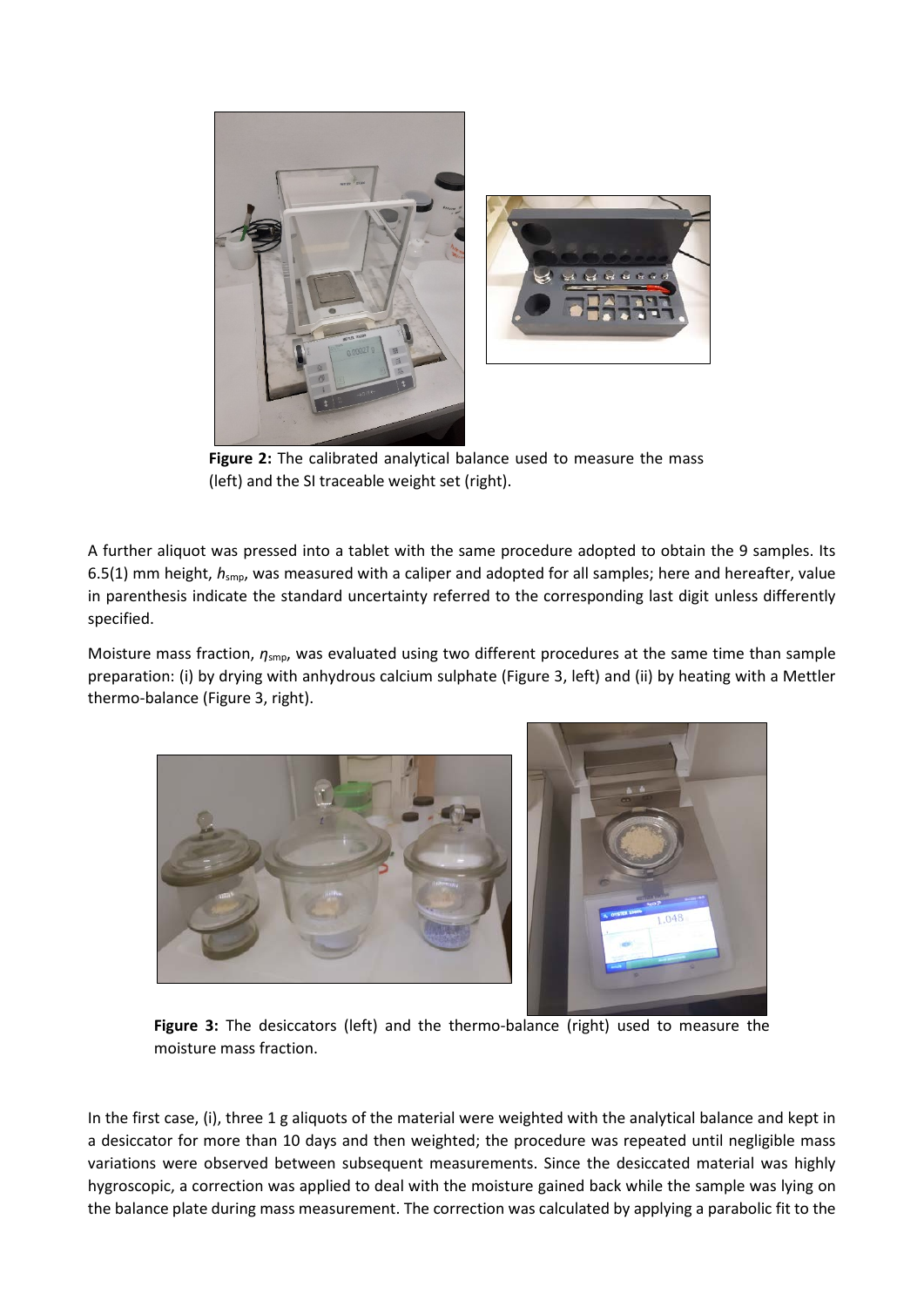sample mass increase versus time registered after short and regular intervals. In the second case, (ii), three 1 g aliquots of the material were weighted on the thermo-balance and heated up to 105 °C until negligible mass variation (0.02 % in 120 s) was reached.

The *η*sm value was calculated as the average of three measurements reported in Table 1 and resulted to be 5.3(2) % or 5.9(2) % in case of use of the procedure (i) or (ii), respectively. As prescribed in the instructions of the comparison, the value obtained by the procedure (i) was adopted for further calculations.

> **Table 1:** Moisture mass fraction values measured using both (i) the desiccator and (ii) themo-balance methods. The value in parenthesis indicate the standard uncertainty referred to the corresponding last digit.

| Sample n. | $\eta_{\rm sm}$ (i) / % | $\eta_{\text{sm}}$ (ii) / % |
|-----------|-------------------------|-----------------------------|
|           | 5.26                    | 5.73                        |
|           | 5.33                    | 5.93                        |
|           | 5.16                    | 5.92                        |
| Average   | 5.3(2)                  | 5.9(2)                      |

## **2.2 Standards preparation**

A SI traceable As solution was used to prepare 12 As standards for the relative-INAA setup. The solution was pipetted on 6 mm diameter absorbent paper disc previously attached to a 10 mm diameter polyethylene (PE) adhesive tape disk. The pipetting process was performed on the analytical balance in order to keep track of the pipetted mass. Since evaporation from the pipetted solution was noticeable, a correction was performed to calculate the mass value at the time the solution was dropped on filter paper: a linear correction was applied based on the evaporation rate evaluated by measuring the mass decrease registered after short and regular intervals. After weighing, the solution was completely evaporated under a fume hood and a second 10 mm diameter polyethylene (PE) adhesive tape disk was used to seal the standard. The 0.10(5) mm height of a standard,  $h_{std}$ , was measured with a caliper and adopted for all standards;

A standard, consisting of a disc of absorbent paper with a known mass of As sealed between two foils of adhesive tape, is shown in Figure 4.



**Figure 4:** An As standard disk.

#### **2.3 Neutron irradiation**

The 9 samples and the 12 As standards are shown in Figure 5.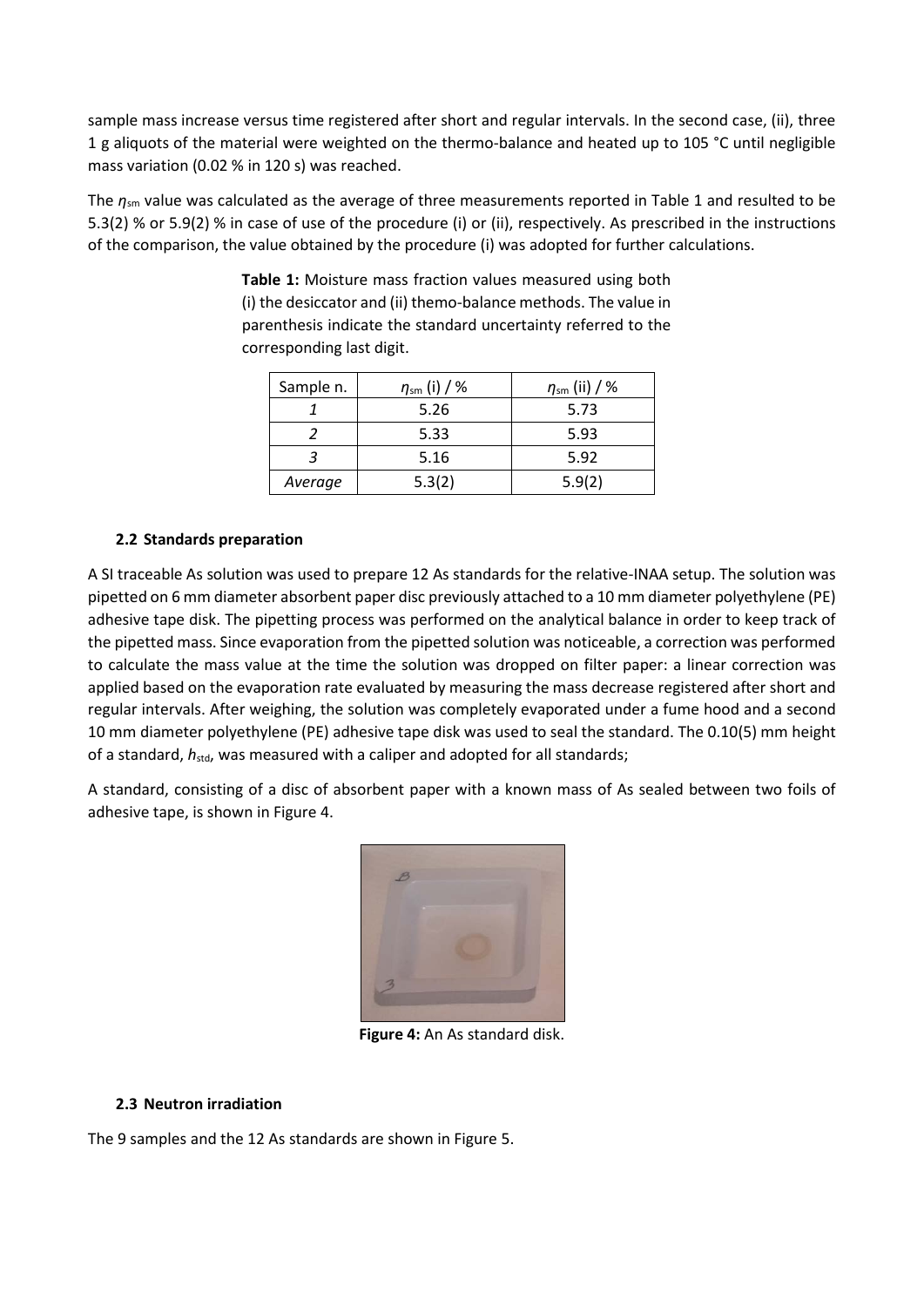

**Figure 5:** The 9 cylindrical tablet samples in their cut 3 mL PE irradiation vials and the 12 As standard discs.

Samples and As standards were distributed in three 8 mL PE irradiation containers, called A, B and C, suitably cut to keep the positioning fixed. In details, 3 samples and 4 As standards were placed in each irradiation container together with a dummy cut 3 mL PE vial as represented in Figure 6; codes representing the unique identification tag assigned to each item and the corresponding names indicating the content of each item are reported in Table 2 together with the distance, *d*, between standards.



**Figure 6:** Position of samples and standards within their irradiation containers A, B and C, respectively. Code and corresponding name and *d* values are reported in Table 2.

As standard disks were inserted within the internal hollow at the bottom of each sample irradiation vial in order to leave the minimum possible distance (about 1 mm) between the bottom of sample and itsstandard. The height of each sample irradiation vial was measured with a caliper and adopted as the distance *d* between As standard samples. The picture of an irradiation container filled in with samples and standards is shown in Figure 7. The 3 samples are noticeable (darker shadow) whereas the 4 standards are unnoticeable.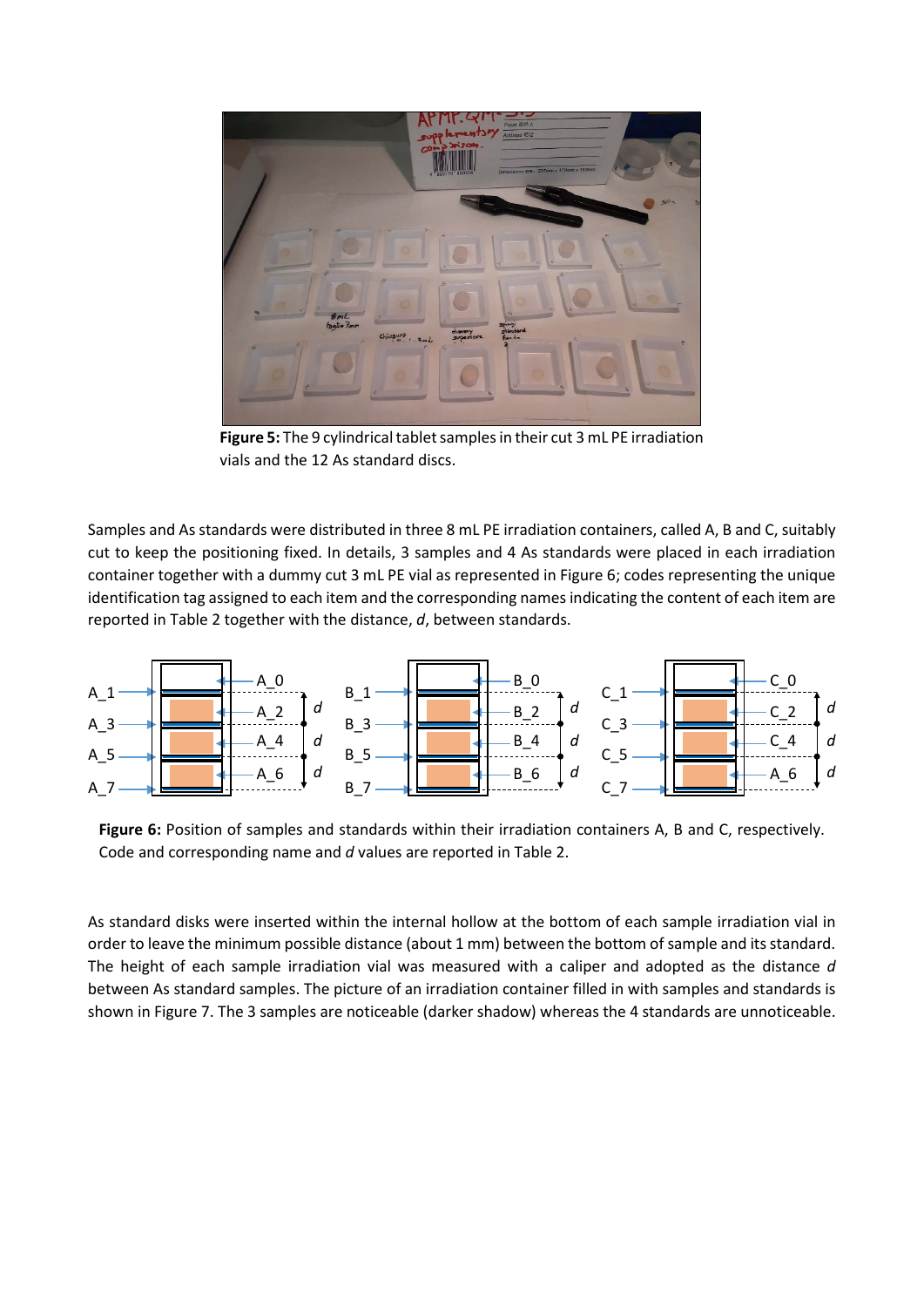

**Figure 7:** Picture of a cut 8 mL irradiation container filled in with samples.

Sample height, *h*, mass, *m*, moisture mass fraction, *η*, and densities, *ρ*, calculated from mass and volume are reported in Table 2.

**Table 2:** Code and sample names of the three cut 8 mL PE irradiation vials, A, B and C, prepared for neutron exposure. Sample height, *h*, mass, *m*, moisture mass fraction, *η*, distance between standards, *d*, and densities, *ρ*, are also reported. The value in parenthesis indicate the standard uncertainty referred to the corresponding last digit.

| code  | sample        | h/mm    | m/g        | $\eta/1$   | d/mm    | $\rho$ / g cm <sup>-3</sup> |
|-------|---------------|---------|------------|------------|---------|-----------------------------|
| $A_0$ | dummy         |         |            |            |         |                             |
| $A_1$ | As standard   | 0.10(5) | 0.03083(2) |            |         | 0.010(2)                    |
| $A_2$ | shrimp sample | 6.5(1)  | 0.53206(1) | $5.3(2)$ % | 10.7(2) | 1.00(2)                     |
| $A_3$ | As standard   | 0.10(5) | 0.03119(2) |            |         | 0.010(2)                    |
| $A_4$ | shrimp sample | 6.5(1)  | 0.54270(1) | $5.3(2)$ % | 10.6(2) | 1.10(2)                     |
| $A_5$ | As standard   | 0.10(5) | 0.03113(2) |            |         | 0.010(2)                    |
| $A_6$ | shrimp sample | 6.5(1)  | 0.55115(1) | $5.3(2)$ % | 10.8(2) | 1.10(2)                     |
| $A_7$ | As standard   | 0.10(5) | 0.03035(2) |            |         | 0.010(2)                    |
|       |               |         |            |            |         |                             |
| code  | sample        | h/mm    | m/g        | $\eta/1$   | d/mm    | $\rho$ / g cm <sup>-3</sup> |
| $B_0$ | dummy         |         |            |            |         |                             |
| $B_1$ | As standard   | 0.10(5) | 0.03105(2) |            |         | 0.010(2)                    |
| $B_2$ | shrimp sample | 6.5(1)  | 0.54247(1) | $5.3(2)$ % | 10.6(2) | 1.10(2)                     |
| $B_3$ | As standard   | 0.10(5) | 0.03055(2) |            |         | 0.010(2)                    |
| $B_4$ | shrimp sample | 6.5(1)  | 0.55141(1) | $5.3(2)$ % | 10.7(2) | 1.10(2)                     |
| $B_5$ | As standard   | 0.10(5) | 0.03115(2) |            |         | 0.010(2)                    |
| $B_6$ | shrimp sample | 6.5(1)  | 0.55687(1) | $5.3(2)$ % | 10.9(2) | 1.10(2)                     |
| $B_7$ | As standard   | 0.10(5) | 0.03109(2) |            |         | 0.010(2)                    |
|       |               |         |            |            |         |                             |
| code  | sample        | h/mm    | m/g        | $\eta/1$   | d/mm    | $\rho$ / g cm <sup>-3</sup> |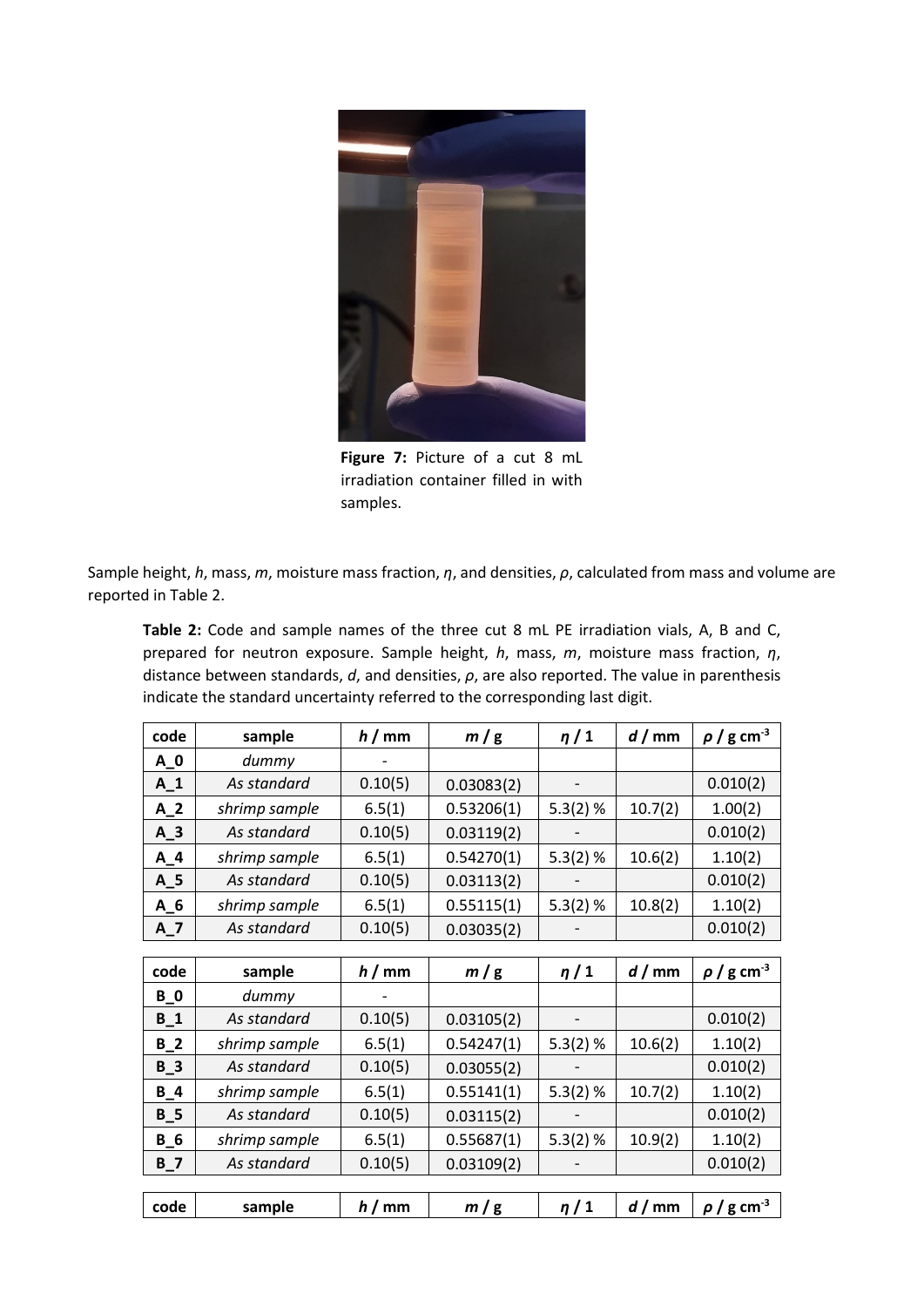| $C_0$ | dummy         |         |            |            |         |          |
|-------|---------------|---------|------------|------------|---------|----------|
| $C_1$ | As standard   | 0.10(5) | 0.03104(2) |            |         | 0.010(2) |
| $C_2$ | shrimp sample | 6.5(1)  | 0.55086(1) | $5.3(2)$ % | 10.9(2) | 1.10(2)  |
| $C_3$ | As standard   | 0.10(5) | 0.03025(2) |            |         | 0.010(2) |
| $C_4$ | shrimp sample | 6.5(1)  | 0.55083(1) | $5.3(2)$ % | 10.5(2) | 1.10(2)  |
| $C_5$ | As standard   | 0.10(5) | 0.03072(2) |            |         | 0.010(2) |
| $C_6$ | shrimp sample | 6.5(1)  | 0.51963(1) | $5.3(2)$ % | 10.4(2) | 1.00(2)  |
| $C_7$ | As standard   | 0.10(5) | 0.03121(2) |            |         | 0.010(2) |

The irradiation took place in the TRIGA Mark II reactor of the University of Pavia; containers A, B and C were placed in three cartridge cases and sent to channels 25, 26 and 27 of the Lazy Susan facility, respectively; the neutron exposure lasted 6 non-continuous hours at maximum 250 kW power.

## **2.4 Gamma spectrometry**

Irradiated cartridge cases were collected on the second day after the end of irradiation. Samples and standards were carefully extracted from their cut 8 mL irradiation containers. The cut 3 mL samples were placed in gamma counting containers and centered with hollow discs suitably shaped to assure axial positioning within tenths of mm. Each standard was first inserted in cut 3 mL PE vial to position the disk at a distance equivalent to the bottom of a sample and then placed and centered in gamma counting containers with additional hollow disks. The position of sample and standard within their gamma counting containers is shown in Figure 8.



**Figure 8:** Position of sample (left) and standard (right) within their gamma counting container.

Gamma spectrometry was performed with a HyperPure germanium (HPGe) detector ORTEC GEM50P4-83 (50 % relative efficiency, 1.9 keV full-width half maximum at 1332.5 keV energy) connected to multichannel analyzer ORTEC DSPEC 502 and controlled by a personal computer. The detection system was extensively characterized in terms of efficiency using a mix of single nuclide  $\gamma$ -sources with SI traceable activity measured at nominal counting positions  $d_{200}$ ,  $d_{180}$ ,  $d_{160}$ ,  $d_{140}$ ,  $d_{120}$ ,  $d_{100}$ ,  $d_{80}$ ,  $d_{60}$ ,  $d_{40}$  and  $d_{20}$  located at 203.6 mm, 183.6 mm, 163.6 mm, 143.6 mm, 123.6 mm, 103.6 mm, 83.6 mm, 63.6 mm, 43.6 mm and 23.6 mm from the detector endcap, respectively. Nominal counting positions were identified with vertical spacers having 200 mm, 180 mm, 160 mm, 140 mm, 120 mm, 100 mm, 80 mm, 60 mm, 40 mm and 20 mm heights that were specifically crafted to comfortably place the counting containers while assuring knowledge on vertical distance within tenths of mm. The characterized nominal counting positions are shown in Figure 9.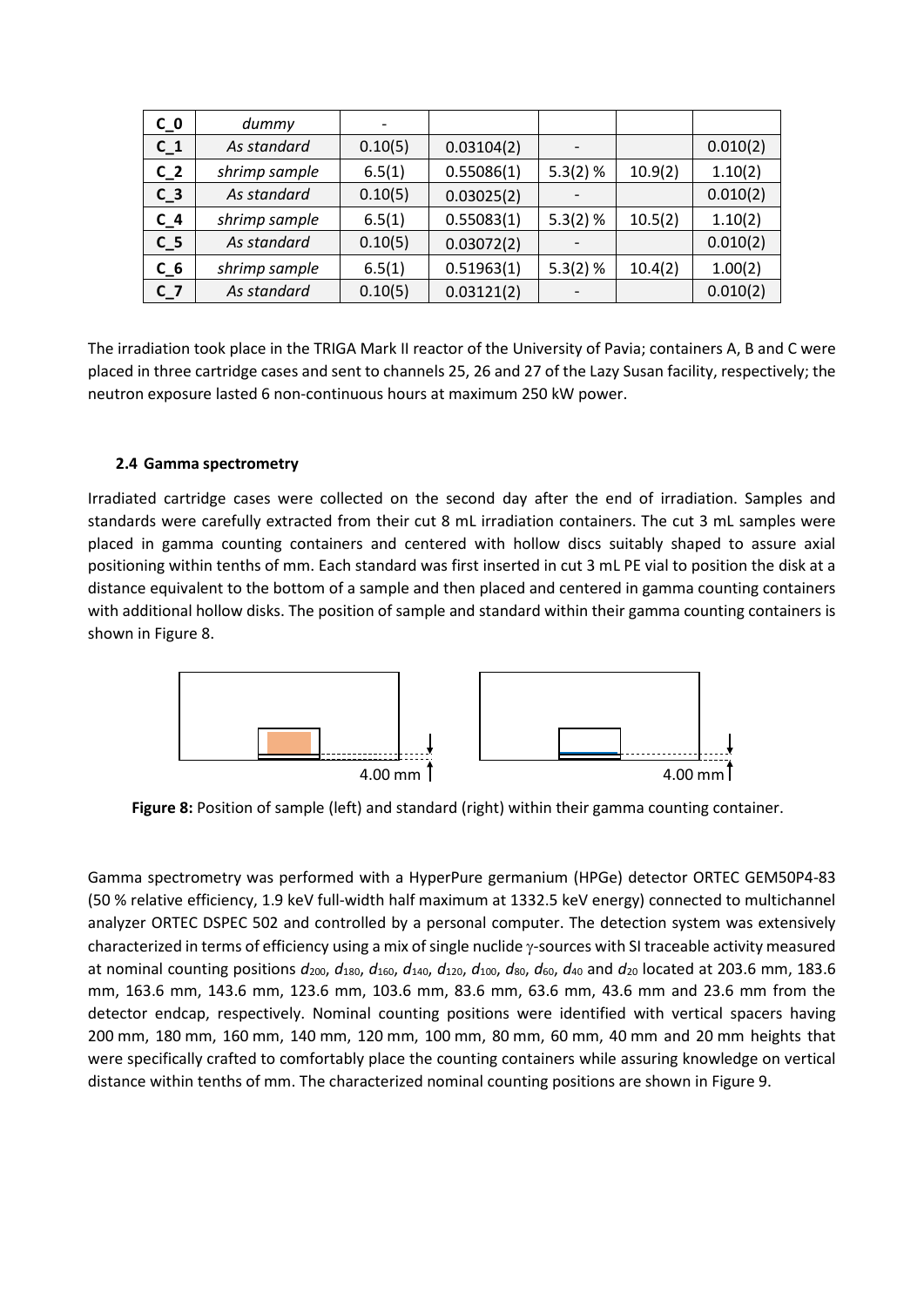

**Figure 9:** Location of the nominal counting positions  $d_{200}$ ,  $d_{180}$ ,  $d_{160}$ ,  $d_{140}$ ,  $d_{120}$ , *d*100, *d*80, *d*60, *d*<sup>40</sup> and *d*<sup>20</sup> located at 203.6 mm, 183.6 mm, 163.6 mm, 143.6 mm, 123.6 mm, 103.6 mm, 83.6 mm, 63.6 mm, 43.6 mm and 23.6 mm from the detector endcap, respectively. The distance of the point-of-action, *d'*<sub>0</sub>, is also indicated.

For each of the 9 sample-standard pairs A\_2-A\_3, A\_4-A\_5, A\_6-A\_7, B\_2-B\_3, B\_4-B\_5, B\_6-B\_7, C\_2-C\_3, C\_4-C\_5 and C\_6-C\_7, two gamma spectrometry measurements were performed: the first one at  $d_{80}$  and the latter at  $d_{40}$ . The measurement was repeated to check the data quality; the closer counting position was necessary to counterbalance the As decay. The acquisitions were performed at fixed real counting time, ranging from 30 to 70 minutes, in order to conclude the gamma counting of the whole series of samples (or standards) acquisitions within a single work day.

The counting spacers used for the  $d_{80}$  and  $d_{40}$  nominal positions are shown in Figure 10.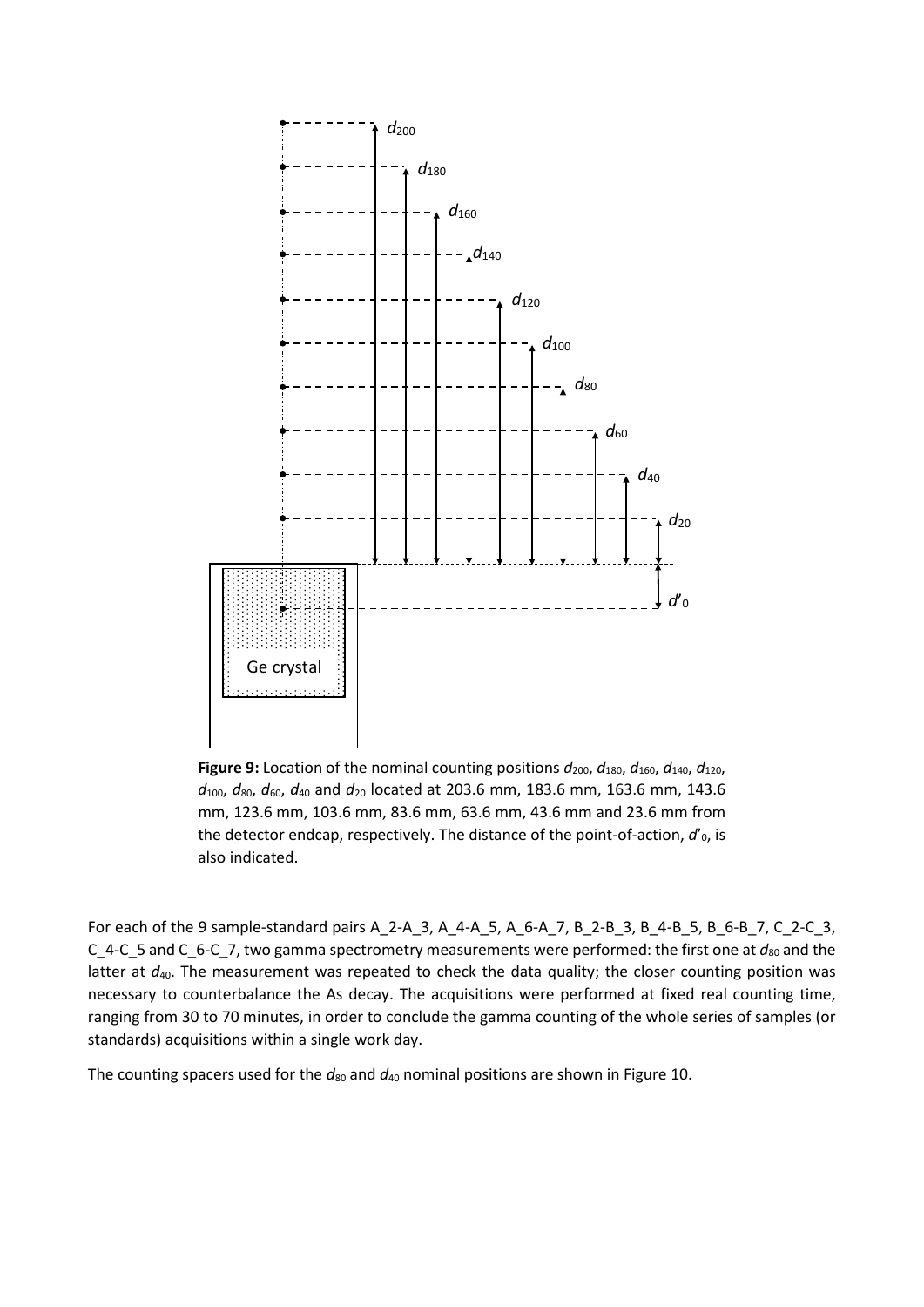

**Figure 10:** Counting spacers for  $d_{80}$  (left) and  $d_{40}$  (right) nominal positions. The gamma counting container with the cut 3 mL PE vial centered by the hollow disk is visible on top of the  $d_{40}$ spacer.

#### **3. Data elaboration**

Collected gamma spectra were elaborated with HyperLab 2014 software to get  $^{75}$ As 559.1 keV net peak areas. Gamma spectra, peak lists and additional input parameters were processed with the Rel-INRIM software, homemade developed, to produce uncertainty budgets of elemental mass fractions based on relative-INAA standardization.

The measurement model was obtained starting from the equation developed for the  $k_0$ -INAA standardization described in [1] suitably adjusted to quantify an element in a sample, smp, using a standard, std, of the same element. The resulting equation, including 38 input quantities, is:

$$
w_{\rm smp} = \left(\frac{\frac{n_{\rm p \, smp} \, c_{\rm s \, smp} \, e^{\mu(1-t_{\rm l \, smp}/t_{\rm c \, smp})}}{t_{\rm l \, smp} \left(1 - e^{-\lambda t_{\rm c \, smp}}\right)}}{\frac{n_{\rm p \, std} \, t_{\rm c \, std} \, e^{\mu(1-t_{\rm l \, std}/t_{\rm c \, std})}}{t_{\rm l \, std} \left(1 - e^{-\lambda t_{\rm c \, std}}\right)}} e^{\lambda \, \Delta t_{\rm d}} \frac{1}{1 + \beta \, \Delta l} \frac{G_{\rm th \, std} + \frac{G_{\rm e \, std}}{f} \left(\frac{Q_{0} - 0.429}{E_{\rm f}^{\alpha}} + \frac{0.429}{0.55}a^{\alpha} (1 + 2a)\right)}}{t_{\rm l \, std} \left(1 - e^{-\lambda t_{\rm c \, std}}\right)} \times \left(\frac{a_{\rm nom} + \Delta d_{\rm smp} - d'_{\rm o}}{a_{\rm nom} + \Delta d_{\rm s+d} - d'_{\rm o}}\right)^{2} \frac{1 - e^{-v_{\rm std} \, h_{\rm std} \, \rho_{\rm std}}}{\frac{v_{\rm std} \, h_{\rm std} \, \rho_{\rm std}}{v_{\rm smp} \, h_{\rm smp} \, \rho_{\rm smp}} \left(1 + \frac{h_{\rm smp}}{a_{\rm nom} + \Delta d_{\rm std} - d'_{\rm o}}\right)}{a_{\rm nom} + \Delta d_{\rm std} - d'_{\rm o}} \right) m_{\rm std} \left(1 - \eta_{\rm std}\right) w_{\rm std} + \frac{1}{v_{\rm smp} \, h_{\rm smp} \, \rho_{\rm smp}} \frac{1}{m_{\rm smp} \left(1 - \eta_{\rm smp}\right)} \left(1 + \frac{h_{\rm smp}}{a_{\rm nom} + \Delta d_{\rm std} - d'_{\rm o}}\right)} \tag{1}
$$

where, *w* is the mass fraction,  $n<sub>p</sub>$  is the peak net area of the selected gamma emission,  $t<sub>c</sub>$  is the real counting time,  $t_1$  is the live counting time,  $\mu$  is the excess counting loss constant,  $\lambda = \ln(2)/t_{1/2}$ , is the decay constant,  $\Delta t_d$  =  $t_{d \text{ smp}}$  -  $t_{d \text{ std}}$  is the decay time difference between sample and standard, β is the vertical count rate gradient per unit of distance due to neutron flux gradient, Δ*l* is the distance between sample and standard center of masses during irradiation, *G*th is the thermal self-shielding, *G*<sup>e</sup> is the epithermal self-shielding, *f* is the thermal to epithermal flux ratio,  $Q_0$  is the resonance integral to 2200 m s<sup>-1</sup> cross-section ratio,  $E_r$  is the effective resonance energy, *α* is the correction to the *E*-1 epithermal flux trend, *d*nom is the nominal counting position, *d*'0 is the point-of-action within the detector, Δ*d* is the difference between experimental and nominal counting distance, *ν* is the mass attenuation coefficient, *h* is the height, *ρ* is the density, *m* is the mass and *η* is the moisture mass fraction; subscripts std and smp refer to standard and sample.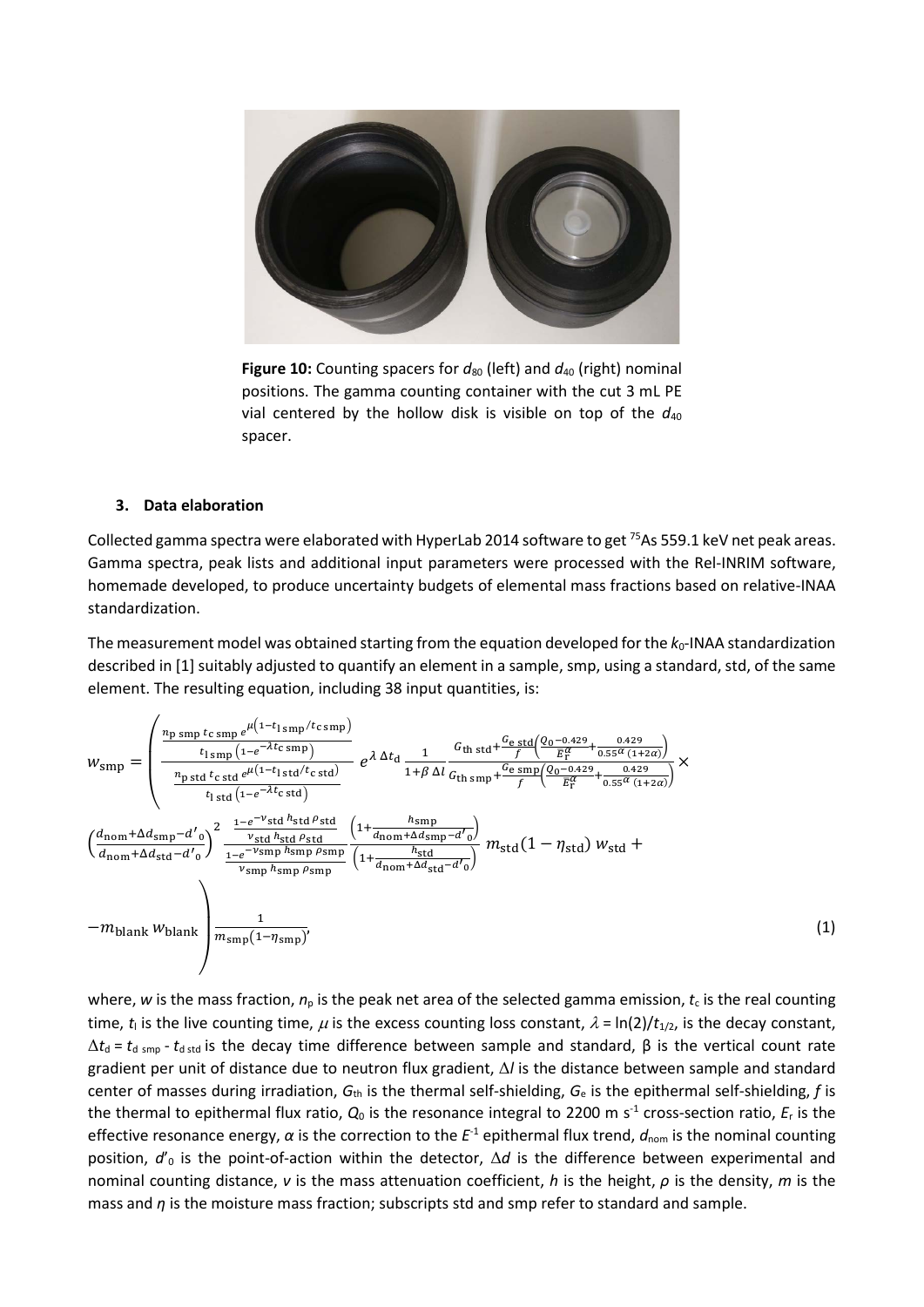$Q_0$  and  $\bar{E}_r$  values reported in the k0 database [2] and *f* and *α* values previously measured at the irradiation channels of the TRIGA Mark II reactor of the University of Pavia [3] are used.

Other than uncertainty budget outputs, the software also issued analysis savefiles for data quality aim; they allow to recall and replicate the whole Rel-INRIM analysis at any moment, if required.

#### **3.1 Neutron flux gradient correction**

The β value was evaluated by the Rel-INRIM software through calculation of the specific count rates between each couple of As standards adjacent to the sample. The neutron flux gradient correction,  $\frac{1}{1+\beta \Delta l'}$  is automatically applied. Steeper neutron flux gradients were observed going towards the top of irradiation containers placed in channels LS-25 and LS-26 while LS-27 showed a more erratic behavior along the whole axis. Accordingly, the largest flux gradient corrections, calculated in those areas, were in the order of |1| %, with negligible uncertainties, evaluated considering a 4.1 mm distance between the center of mass of a sample and its corresponding standard,  $\Delta l$ .

#### **3.2 Self-shielding and absorption corrections**

Sample,  $G_{th\,smp}$  and  $G_{e\,smp}$ , and standard,  $G_{th\,std}$  and  $G_{e\,std}$ , self-shielding correction factors were set to 1 because the automatic calculation is not yet implemented in the Rel-INRIM software. However, we do not expect significant departures from the unity value because the matrix is an organic material.

The sample self-absorption  $\frac{1-e^{-\nu_{\rm smp} h_{\rm smp} \rho_{\rm smp}}}{\nu_{\rm smp} h_{\rm smp} \rho_{\rm smp}}$  correction factor was set to 1 with negligible uncertainty based on results obtained with similar samples (oyster tissue CRM). For that reason, despite density and height were included in the analysis, they had no effect in the evaluation of results. The standard self-absorption 1−e<sup>−v</sup>std <sup>h</sup>std <sup>p</sup>std  $\frac{e^{-\frac{1}{2}x} \sin \frac{1}{2}x}{\cos \theta}$  was evaluated by the software resulting in the unity value with negligible uncertainty.

**3.3 Counting position and geometry corrections**

Counting position  $\left(\frac{d_{\text{nom}} + \Delta d_{\text{amp}} - d'}{d_{\text{nom}} + \Delta d_{\text{std}} - d'}\right)$  $\frac{d_{\text{nom}} + \Delta d_{\text{std}} - d'}{d_{\text{nom}} + \Delta d_{\text{std}} - d'}$ 2<br>and geometry  $\frac{\left(1+\frac{h_{\text{Smp}}}{d_{\text{nom}}+\Delta d_{\text{Smp}}-d_{0}'}\right)}{h_{\text{odd}}}}$  $\left(1+\frac{h_{\text{std}}}{d_{\text{nom}}+\Delta d_{\text{std}}-d_{\text{o}}}\right)$ corrections were calculated by the

Rel-INRIM software based on information derived from detector efficiency characterization,  $d_{\text{nom}}$  and  $d'_{0}$ , and knowledge of experimental counting positions,  $\Delta d_{smp}$  and  $\Delta d_{std}$ , and samples' height,  $h_{smp}$  and  $h_{std}$ .

The 0.4 mm value was assigned to both the  $\Delta d_{\rm smp}$  and  $\Delta d_{\rm std}$  and obtained as the difference between 4.00 mm (Figure 8) and 3.6 mm (distance between the nominal counting position and the top of the counting spacer).

#### **3.4 Excess counting loss correction**

Sample  $e^{\mu(1-t_l \text{ smp}/t_c \text{ smp})}$  and standard  $e^{\mu(1-t_l \text{ std}/t_c \text{ std})}$  excess counting loss correction factors were calculated and applied by the Rel-INRIM software based on the 0.025 value of  $\mu$  previously evaluated for the ORTEC detector through acquisition of a  $^{137}$ Cs  $\gamma$ -source in multiple dead time conditions. Despite the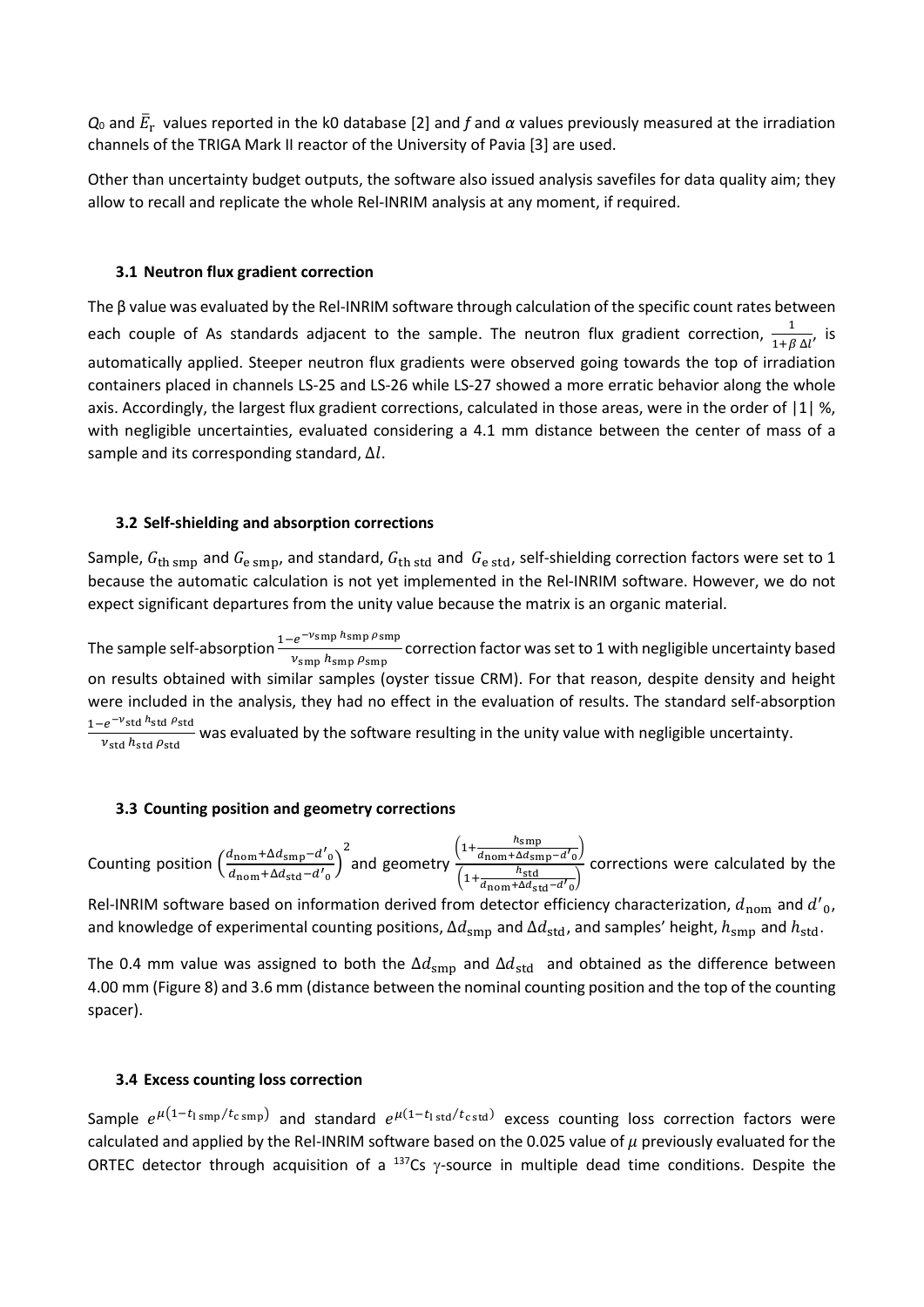noticeable differences in dead time between sample and standard spectra, the corrections turned out to be negligible.

## **3.5 Interferences and blank corrections**

A long background spectrum was acquired which confirmed the complete absence of background gamma peaks interfering with the 559.1 keV <sup>75</sup>As peak. Inspection of samples' spectra acquired during the analysis did not reveal the presence of radionuclides emitting interfering gamma. Accordingly, no correction was applied due to interferences.

In addition, a spectrum was acquired for one of the dummies in the irradiation stack confirming the absence of quantifiable signal due to presence of As, thus correction for As in the blank wasn't applied either.

#### **4. Results**

Uncertainty budgets of the As mass fraction measured twice in the 9 samples and carried out at  $d_{80}$  and  $d_{40}$ counting positions were obtained. The results are reported in Table 3 and plotted in Figure 11.

**Table 3:** As mass fraction from measurements performed at  $d_{80}$  and  $d_{40}$  counting positions,  $w_{As}$ , and averages of mass fraction measurements referred to the same sample,  $\hat{w}_{As}$ . Absolute and relative uncertainties are reported as combined standard uncertainties.

| code  | position | $W_{As}/g g^{-1}$          | $u_r(w_{As})/1$ | $\hat{w}_{As}$ / $g g^{-1}$ | $u_{\rm r}(\hat{w}_{\rm As})/1$ |
|-------|----------|----------------------------|-----------------|-----------------------------|---------------------------------|
|       | $d_{80}$ | $1.316(29) \times 10^{-6}$ | 2.2 %           | $1.313(20) \times 10^{-6}$  | 1.5 %                           |
| $A_2$ | $d_{40}$ | $1.309(28) \times 10^{-6}$ | 2.1%            |                             |                                 |
|       | $d_{80}$ | $1.324(30) \times 10^{-6}$ | 2.3 %           |                             | 1.5%                            |
| $A_4$ | $d_{40}$ | $1.336(25) \times 10^{-6}$ | 1.9%            | $1.331(19) \times 10^{-6}$  |                                 |
|       | $d_{80}$ | $1.317(30) \times 10^{-6}$ | 2.3 %           |                             | 1.5%                            |
| $A_6$ | $d_{40}$ | $1.356(26) \times 10^{-6}$ | 1.9%            | $1.339(19) \times 10^{-6}$  |                                 |
|       | $d_{80}$ | $1.327(29) \times 10^{-6}$ | 2.2 %           | $1.353(19) \times 10^{-6}$  | 1.4%                            |
| $B_2$ | $d_{40}$ | $1.374(26) \times 10^{-6}$ | 1.9%            |                             |                                 |
| $B_4$ | $d_{80}$ | $1.307(28) \times 10^{-6}$ | 2.2%            | $1.335(19) \times 10^{-6}$  | 1.4%                            |
|       | $d_{40}$ | $1.360(27) \times 10^{-6}$ | 2.0%            |                             |                                 |
| $B_6$ | $d_{80}$ | $1.355(29) \times 10^{-6}$ | 2.1%            | $1.322(19) \times 10^{-6}$  | 1.4%                            |
|       | $d_{40}$ | $1.297(26) \times 10^{-6}$ | 2.0%            |                             |                                 |
| $C_2$ | $d_{80}$ | $1.318(28) \times 10^{-6}$ | 2.1%            | $1.331(19) \times 10^{-6}$  | 1.4%                            |
|       | $d_{40}$ | $1.343(26) \times 10^{-6}$ | 1.9%            |                             |                                 |
| $C_4$ | $d_{80}$ | $1.305(30) \times 10^{-6}$ | 2.3 %           | $1.316(20) \times 10^{-6}$  | 1.5%                            |
|       | $d_{40}$ | $1.325(27) \times 10^{-6}$ | 2.1%            |                             |                                 |
| $C_6$ | $d_{80}$ | $1.333(29) \times 10^{-6}$ | 2.2 %           |                             | 1.4%                            |
|       | $d_{40}$ | $1.385(26) \times 10^{-6}$ | 1.9%            | $1.362(19) \times 10^{-6}$  |                                 |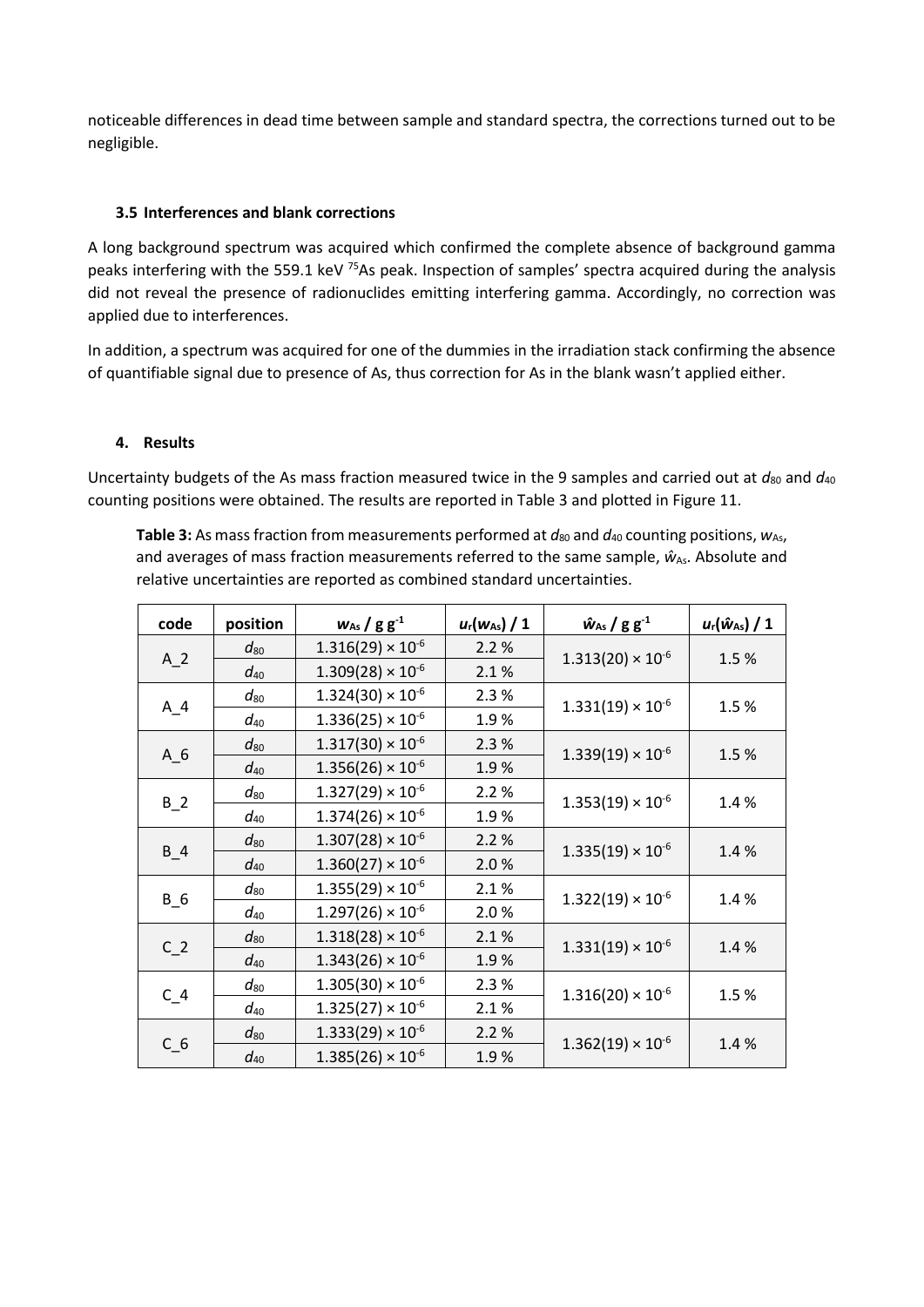

Figure 11: The upper graph reports the As mass fraction,  $w_{As}$ , measured twice in 9 samples of the comparison material both at  $d_{80}$  (suffix #1) and  $d_{40}$  (suffix #2) counting positions. Error bars and colored bands indicate expanded uncertainty ( $k = 2$ ) of the data and ( $d_{80}$ ,  $d_{40}$ ) averages, respectively. The lower histogram reports the % contribution (index) to the combined uncertainty of the corresponding measurement due to counting statistics (black), sample position (yellow) and all other parameters (red).

Uncertainty budgets of single results highlighted a similar combined uncertainty with counting statistics as the main contributor, followed by counting position and all the remaining parameters (Figure 11, lower histogram). Since As mass fraction values obtained with the same sample at  $d_{80}$  and  $d_{40}$  are in agreement in all cases (Figure 11, upper graph), their average value and uncertainty is assigned to the corresponding sample.

As mass fraction values, *yj*, quantified in the 9 samples and the corresponding average, *y*, are plotted in Figure 12. The scattering did not highlight any non-homogeneity of As mass fraction between samples taken from the bottle provided for the comparison.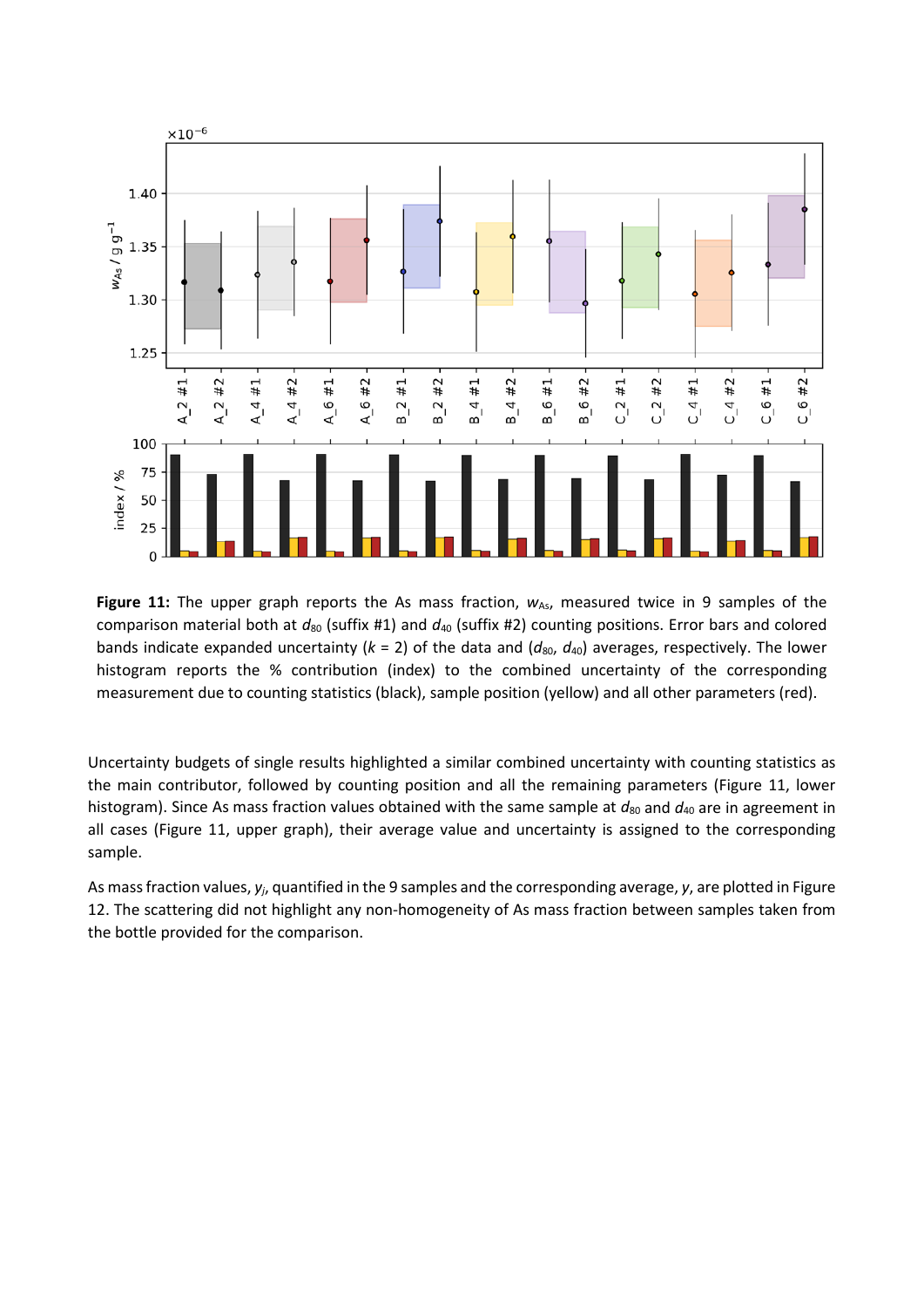

**Figure 12:** As mass fraction values (colored dots) quantified in 9 samples of the comparison material and their average value (black horizontal dashed line). Error bars and horizontal solid red lines indicate expanded uncertainty (*k* = 2) of single values and average value, respectively.

The combined uncertainty of the average,  $u(y)$ , is evaluated starting from uncertainty budgets of single results. In details, the variance contribution of an input quantity *i*, *ui* 2 (*y*), eq. (11b) GUM [4], is calculated as the average of the variances of the same input quantity in single budgets, *ui* 2 (*yj*). Only in case of counting statistics the average variance is divided by number of single results, i.e. 18 in this case.

The uncertainty budget of the average is shown in Table 4. Input quantities, units, range of values, variance contribution, degree of freedom and % contribution to the combined variance (Index) are reported. The coverage factor required to express an expanded uncertainty was calculated through the evaluation of effective degrees of freedom based on the Welch-Satterthwaite formula.

| Quantity                 | Unit         |                       | Range of values       | Variance              | <b>DoF</b> | <b>Index</b> |
|--------------------------|--------------|-----------------------|-----------------------|-----------------------|------------|--------------|
| $X_i$                    | $[X_i]$      | $min(x_i)$            | $max(x_i)$            | $u_i^2(y)$            | $v_i$      | $1/$ %       |
| $t_{\rm i}$              | $\mathsf{S}$ | $2.16 \times 10^{4}$  | $2.16 \times 10^{4}$  | $2.2 \times 10^{-44}$ | 30         | 0.0          |
| $n_{\rm p}$ <sub>a</sub> | $\mathbf{1}$ | $9.01 \times 10^{3}$  | $1.21 \times 10^{4}$  | $6.7 \times 10^{-17}$ | 30         | 30.9         |
| $\Delta t_{\rm d}$       | $\mathsf{S}$ | $-2.60 \times 10^5$   | $8.92 \times 10^{4}$  | $3.8 \times 10^{-24}$ | 30         | 0.0          |
| $t_{c,a}$                | S            | $3.60 \times 10^{3}$  | $4.20 \times 10^{3}$  | $5.3 \times 10^{-24}$ | 30         | 0.0          |
| $t_{\rm Ia}$             | S            | $2.78 \times 10^{3}$  | $3.35 \times 10^{3}$  | $8.3 \times 10^{-21}$ | 30         | 0.0          |
| $m_{\rm sm}$             | g            | $5.20 \times 10^{-1}$ | $5.57 \times 10^{-1}$ | $6.0 \times 10^{-22}$ | 30         | 0.0          |
| $\eta_{\mathsf{sm}}$     | $\mathbf{1}$ | $5.25 \times 10^{-2}$ | $5.25 \times 10^{-2}$ | $7.9 \times 10^{-18}$ | 15         | 3.6          |
| $G_{\text{th a}}$        | $\mathbf{1}$ | 1.0                   | 1.0                   | 0.0                   | 15         | 0.0          |
| $G_{e\,a}$               | $\mathbf{1}$ | 1.0                   | 1.0                   | 0.0                   | 15         | 0.0          |
| $n_{\rm pm}$             | $\mathbf{1}$ | $9.12 \times 10^{4}$  | $4.96 \times 10^{5}$  | $1.4 \times 10^{-18}$ | 30         | 0.6          |
| $t_{\text{d m}}$         | S            | $1.54 \times 10^{5}$  | $6.05 \times 10^{5}$  | 0.0                   | 30         | 0.0          |

**Table 4:** Uncertainty budget of the average As mass fraction, *y*. Input quantities, units, range of values, variance contribution, degree of freedom and index are reported. The expanded uncertainty at 95 % confidence level is calculated with the Welch-Satterthwaite formula.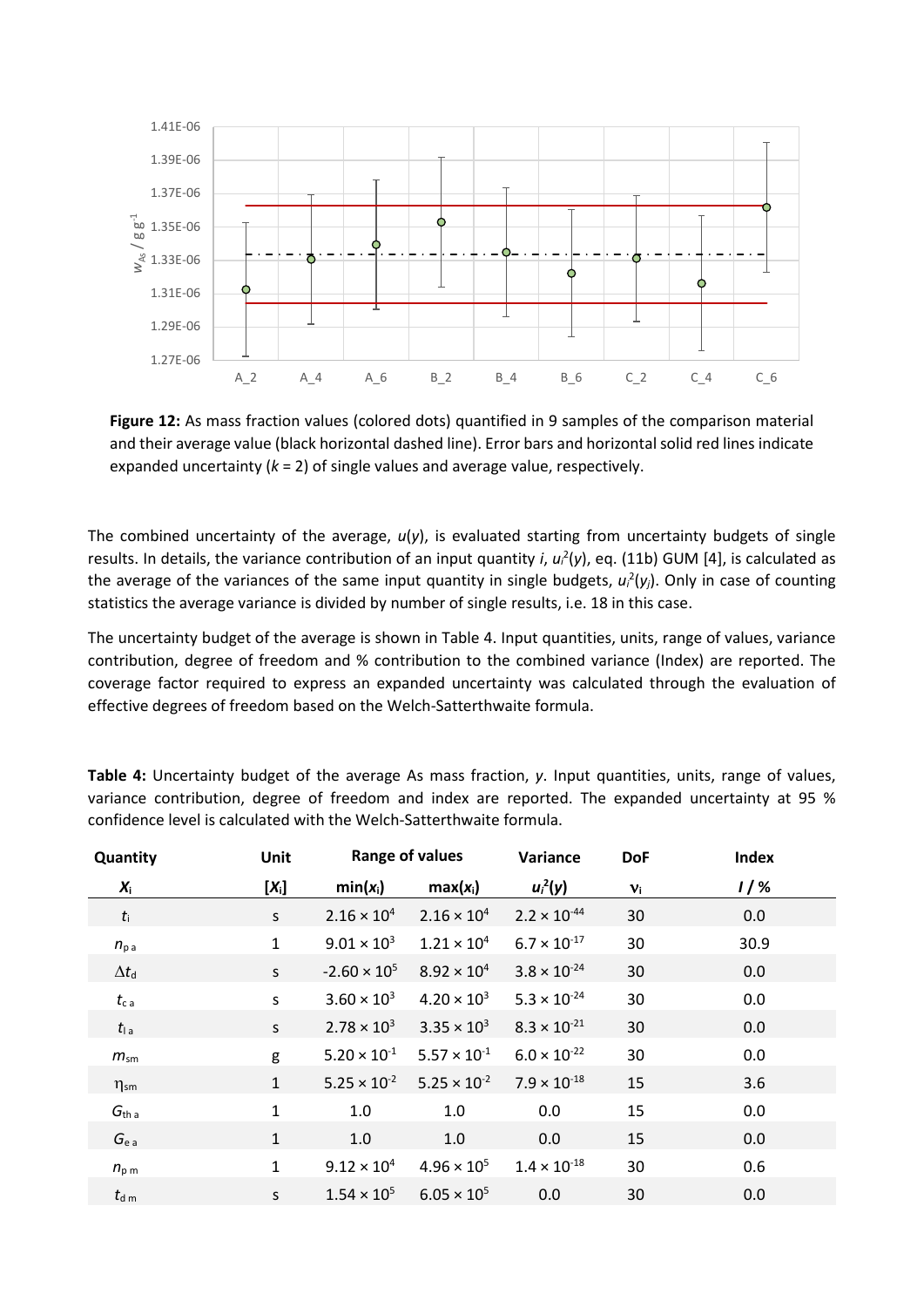| $t_{\textsf{c}}$ m     | S                                    | $1.80 \times 10^{3}$   | $3.60 \times 10^{3}$                        | $1.4 \times 10^{-23}$      | 30             | 0.0                  |
|------------------------|--------------------------------------|------------------------|---------------------------------------------|----------------------------|----------------|----------------------|
| $t_{\rm lm}$           | S.                                   | $1.67 \times 10^{3}$   | $3.57 \times 10^{3}$                        | $1.6 \times 10^{-20}$      | 30             | 0.0                  |
| $m_{\rm std}$          | g                                    | $3.03 \times 10^{-2}$  | $3.12 \times 10^{-2}$                       | $7.5 \times 10^{-19}$      | 30             | 0.3                  |
| $\eta_{\text{std}}$    | $\mathbf{1}$                         | 0.0                    | 0.0                                         | 0.0                        | 30             | 0.0                  |
| $\textit{w}_\text{m}$  | $\mathsf{g}\ \mathsf{g}^{\text{-1}}$ | $9.87 \times 10^{-4}$  | $9.87 \times 10^{-4}$                       | $1.6 \times 10^{-17}$      | 15             | 7.5                  |
| G <sub>th m</sub>      | $\mathbf{1}$                         | $1.0\,$                | $1.0\,$                                     | 0.0                        | 15             | 0.0                  |
| $G_{\rm e\;m}$         | $\mathbf{1}$                         | 1.0                    | 1.0                                         | 0.0                        | 15             | 0.0                  |
| $\boldsymbol{f}$       | $\mathbf{1}$                         | 16.9                   | 16.9                                        | $4.4 \times 10^{-45}$      | 15             | 0.0                  |
| $\alpha$               | $\mathbf{1}$                         | $1.36 \times 10^{-3}$  | $1.36 \times 10^{-3}$                       | $6.2 \times 10^{-46}$      | 15             | 0.0                  |
| $\Delta d_{\rm a}$     | mm                                   | $4.00 \times 10^{-1}$  | $4.00 \times 10^{-1}$                       | $3.5 \times 10^{-17}$      | 15             | 15.9                 |
| $\mathbf{V}\mathbf{a}$ | $mm2 g-1$                            | $1.00 \times 10^{-4}$  | $1.00 \times 10^{-4}$                       | 0.0                        | 15             | 0.0                  |
| $h_{\rm a}$            | mm                                   | 6.5                    | 6.5                                         | $2.0 \times 10^{-18}$      | 15             | 0.9                  |
| $\rho$ <sub>a</sub>    | $g \text{ mm}^{-3}$                  | $1.00 \times 10^{-3}$  | $1.10 \times 10^{-3}$                       | $7.6 \times 10^{-29}$      | 15             | 0.0                  |
| $\Delta d_{\rm m}$     | mm                                   | $4.00 \times 10^{-1}$  | $4.00 \times 10^{-1}$                       | $3.7 \times 10^{-17}$      | 15             | 17.2                 |
| ${\rm\bf V}_{m}$       | $mm^2$ g <sup>-1</sup>               | $7.70 \times 10^{-3}$  | $7.70 \times 10^{-3}$                       | $2.1 \times 10^{-28}$      | 15             | 0.0                  |
| $h_{\rm m}$            | mm                                   | $1.00 \times 10^{-1}$  | $1.00 \times 10^{-1}$                       | $5.8 \times 10^{-19}$      | 15             | 0.3                  |
| $\rho_m$               | $g$ mm <sup>-3</sup>                 | $1.00 \times 10^{-5}$  | $1.10 \times 10^{-1}$                       | $2.4 \times 10^{-29}$      | 15             | 0.0                  |
| $\beta$                | $mm-1$                               | $-2.62 \times 10^{-3}$ | $2.33 \times 10^{-3}$                       | $6.0 \times 10^{-18}$      | 15             | 2.8                  |
| $\Delta l$             | mm                                   | 4.1                    | 4.1                                         | $2.1 \times 10^{-19}$      | 15             | 0.1                  |
| $\mu$                  | $\mathbf{1}$                         | $2.51 \times 10^{-2}$  | $2.51 \times 10^{-2}$                       | $1.1 \times 10^{-19}$      | 15             | 0.1                  |
| $W_a$ blank            | $g g^{-1}$                           | 0.0                    | 0.0                                         | 0.0                        | 15             | 0.0                  |
| $m_{\text{blank}}$     | g                                    | 0.0                    | 0.0                                         | 0.0                        | 30             | 0.0                  |
| λ                      | $S^{-1}$                             |                        | $7.34 \times 10^{-6}$ $7.34 \times 10^{-6}$ | $4.2 \times 10^{-17}$      | 30             | 19.4                 |
| $Q_0$                  | $\mathbf{1}$                         | 13.6                   | 13.6                                        | $8.8\times10^{\text{-}19}$ | 15             | 0.4                  |
| $E_{\rm r}$            | eV                                   | $1.06 \times 10^{2}$   | $1.06 \times 10^{2}$                        | $3.9 \times 10^{-28}$      | 15             | 0.0                  |
| $d'_0$                 | mm                                   | $-29.6$                | $-29.6$                                     | $1.1 \times 10^{-19}$      | 15             | 0.1                  |
| Quantity               | Unit                                 | Value                  |                                             | Std unc                    | <b>DoF</b>     | Exp unc (95 %)       |
| Υ                      | [y]                                  |                        | Υ                                           | u(y)                       | $\mathbf{V}_i$ | U(y)                 |
| $W_{\rm a}$            | $g g^{-1}$                           | $1.334 \times 10^{-6}$ |                                             | $1.5 \times 10^{-8}$       | 116            | $2.9 \times 10^{-8}$ |

From the inspection of the uncertainty budget the main contributors to the combined uncertainty resulted to be (i) sample counting statistics, (ii) decay constant of <sup>75</sup>As, (iii) standard counting position, (iv) sample counting position and (v) standard mass fraction. The magnitude of the contribution is shown in Figure 8.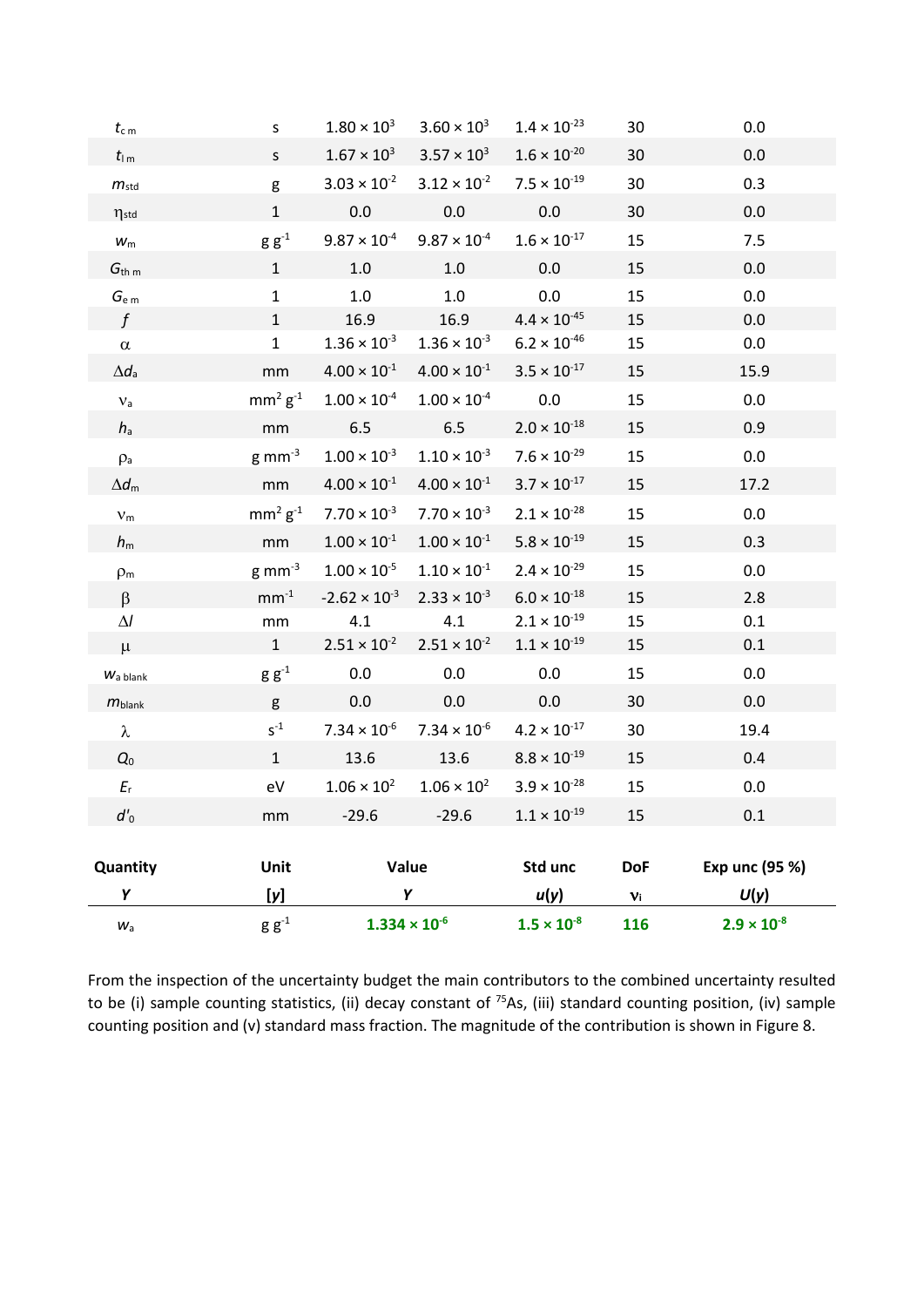

**Figure 8:** Pie chart showing the contribution of the most important input quantities to the combined variance based on the uncertainty budget reported in Table 4.

To conclude, the resulting interval for As mass fraction in shrimp sample can be alternatively expressed as 1.334(15)  $\times$  10<sup>-6</sup> g g<sup>-1</sup>, where the number in parenthesis is the numerical value of the combined standard uncertainty ( $u_c$ ) referred to the corresponding last digits of the quoted result; or as the range (1.334  $\pm$  29)  $\times$  $10^{-6}$  g g<sup>-1</sup>, where the number following the symbol ± is the numerical value of an expanded uncertainty ( $U =$ *k u*c) determined from a coverage factor *k* = 1.98 based on the t-distribution with *ν* = 116 effective degrees of freedom and defines an interval estimated to have a level of confidence of 95 %.

## **5. Conclusion**

This document reports the measurement of As mass fraction in seafood sample, performed at INRIM, with relative-INAA technique. The achieved 1.1 % combined relative standard uncertainty for the As quantification at ppm level was possible due to the adopted experimental setup and the relatively high number of investigated replicates which allowed to reduce the counting statistics component of the combined uncertainty.

The results obtained in this analysis will provide data within the CCQM APMP.QM-S19 comparison focused on toxic metals in seafood samples and support the corresponding INRIM Calibration and Measurement Capability: CMC PT-QM.11.2-01.

#### **6. References**

[1] Di Luzio M, Oddone M, D'Agostino G; "Developments of the k0-INRIM measurement model" [submitted to Measurement Science and Technology]

[2] k<sub>0</sub>-database [http://www.kayzero.com/k0naa/k0naaorg/Nuclear\\_Data\\_SC/Nuclear\\_Data\\_SC.html](http://www.kayzero.com/k0naa/k0naaorg/Nuclear_Data_SC/Nuclear_Data_SC.html)